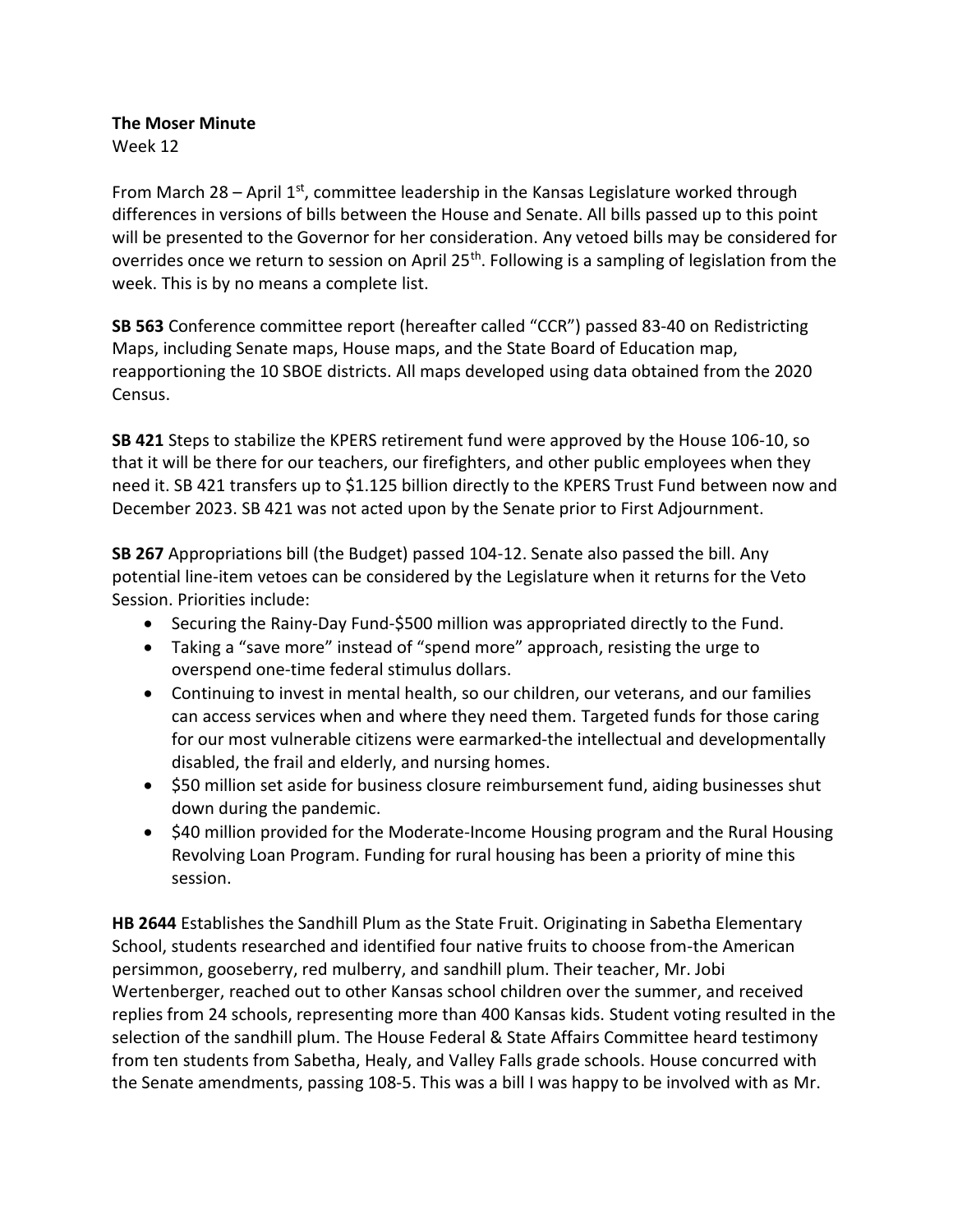Wertenberger reached out to ask for help answering questions he and his students had during the process.

**[HB 2087](http://www.kslegislature.org/li/b2021_22/measures/hb2087/)** Requiring the review of rules and regulations by state agencies every five years; requirements for adoption of rules and regulations; providing an alternative procedure for revocation of certain rules and regulations. Senate passed the CCR, as did the House, [105-12.](http://www.kslegislature.org/li/b2021_22/measures/vote_view/je_20220331165454_860801/)

**[HB 2239](http://www.kslegislature.org/li/b2021_22/measures/hb2239/)** Amending law related to property tax, income tax, and sales tax. Containing provisions of 29 bills, tax relief in various forms will be provided to Kansans. Senate passed the CCR, as did the House, [103-10.](http://www.kslegislature.org/li/b2021_22/measures/vote_view/je_20220401214835_178424/)

**[HB 2299](http://www.kslegislature.org/li/b2021_22/measures/hb2299/)** relating to criminal history record information; fingerprint information; limiting access to fingerprints and records relating to fingerprints; relating to privacy rights on real property; imposing restrictions on surveillance by employees of the Kansas department of wildlife and parks; expanding the jurisdiction and powers of law enforcement officers; relating to search and seizure; extending the time within which a search warrant may be executed; clarifying information exchange in investigations of child abuse between the Kansas department for children and families and law enforcement agencies; directing the department to release certain information to law enforcement agencies. Senate passed the CCR, as did the House, [110-3.](http://www.kslegislature.org/li/b2021_22/measures/vote_view/je_20220401182341_732850/)

**[HB 2456](http://www.kslegislature.org/li/b2021_22/measures/hb2456/)** Establishing the "Kansas Kids" lifetime combination hunting and fishing license. Senate passed the CCR, as did the House, [93-20.](http://www.kslegislature.org/li/b2021_22/measures/vote_view/je_20220331232254_958710/)

**[HB 2559](http://www.kslegislature.org/li/b2021_22/measures/hb2559/)** Creating the Kansas cotton boll weevil program; relating to the powers and duties thereof; requiring the program to levy an assessment upon Kansas-produced cotton to monitor and mitigate the risk of boll weevils; relating to plants and seeds; seeds treated with certain substances; definitions; labeling; unlawful actions; certain registrations; inspections; live plant dealers; relating to industrial hemp; testing services; creating an advisory board. Senate passed the CCR, as did the House, [102-15.](http://www.kslegislature.org/li/b2021_22/measures/vote_view/je_20220331165919_426008/)

**[HB 2605](http://www.kslegislature.org/li/b2021_22/measures/hb2605/)** Increasing the rural population requirement maximum for the Veterinary Training Program for Rural Kansas and creating a food animal percentage requirement that may be fulfilled in lieu thereof. House concurred with Senate amendments, [119-2.](http://www.kslegislature.org/li/b2021_22/measures/vote_view/je_20220329105434_510410/)

**[SB 2](http://www.kslegislature.org/li/b2021_22/measures/sb2/)** Relating to the Kansas state fair; sales during the state fair; issuance of temporary permits; liquor enforcement tax and liquor drink tax; crediting a portion of such tax moneys collected to the state fair capital improvements fund; relating to the sale and delivery by retail liquor stores of alcohol and cereal malt beverages; increasing the of alcohol by volume in domestic table wine and domestic fortified wine; relating to cereal malt beverage retailer licenses; permitting farm wineries and producers to hold cereal malt beverage licenses; allowing farm wineries and producers to have alcoholic liquor such as wine on their premises while holding a cereal malt beverage license; and other agritourism licensing. CCR was passed by the House, [86-31,](http://www.kslegislature.org/li/b2021_22/measures/vote_view/je_20220331165154_053344/) as did the Senate.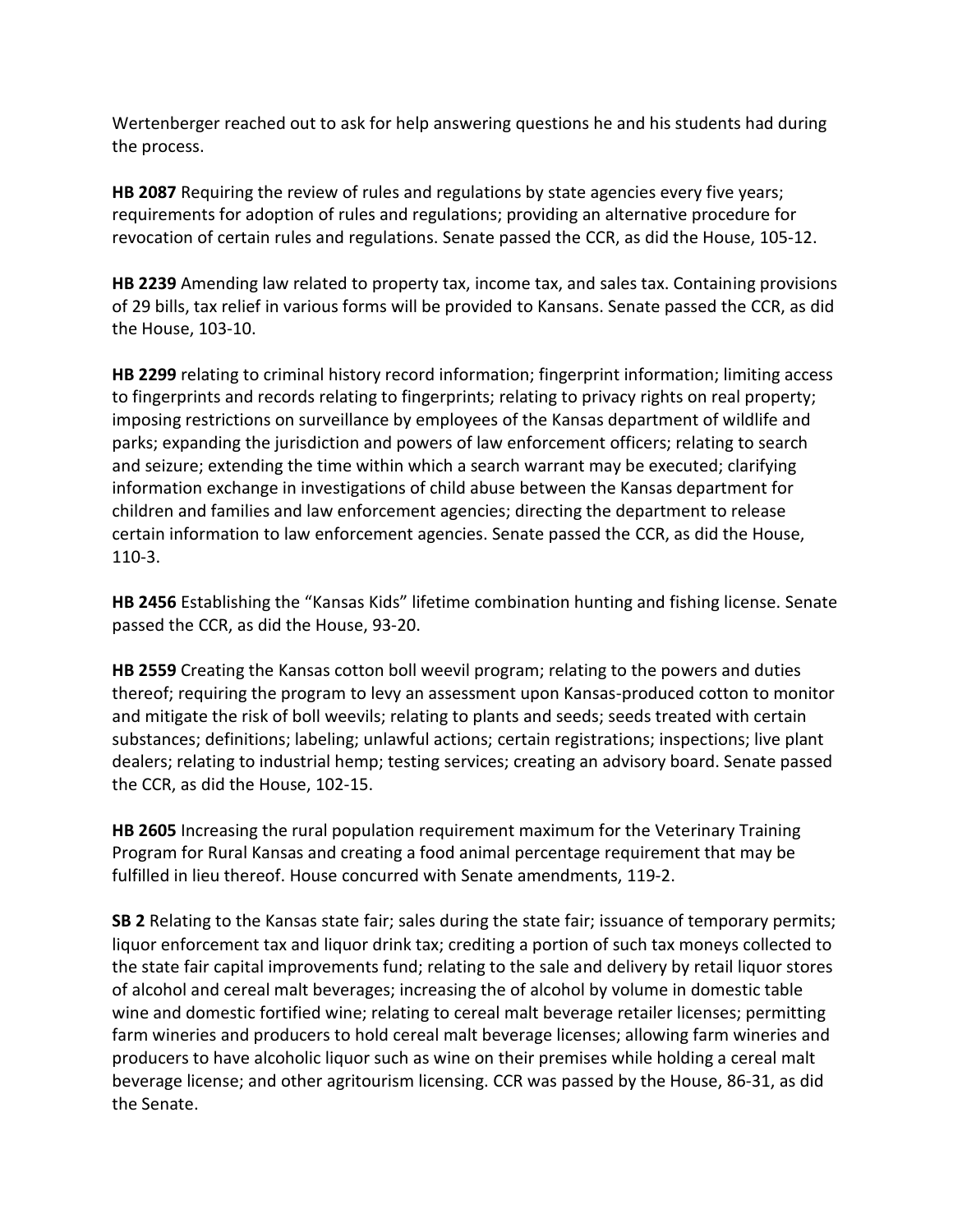**[SB 58](http://www.kslegislature.org/li/b2021_22/measures/sb58/)** Relating to schools and school districts; establishing the parents' bill of rights. House passed the CCR, [67-46,](http://www.kslegislature.org/li/b2021_22/measures/vote_view/je_20220401185725_166593/) as did the Senate.

**[SB 84](http://www.kslegislature.org/li/b2021_22/measures/sb84/)** Relating to the Kansas expanded lottery act; Kansas lottery and Kansas racing and gaming commission, rules and regulations; authorizing sports wagering; creating the sports wagering receipts fund, the white-collar crime fund, the attracting professional sports to Kansas fund, the privilege fee repayment fund, and the facility manager licensee repayment fund; authorizing parimutuel licensees to operate historical horse race machines. House passed the CCR, [63-49.](http://www.kslegislature.org/li/b2021_22/measures/vote_view/je_20220402003027_589945/) SB 84 awaits action by the Senate.

**[SB 160](http://www.kslegislature.org/li/b2021_22/measures/sb160/)** Enacting the fairness in women's sports act regarding student athletes; restricting participation on women's teams to female students; providing a cause of action for violations. House passed the CCR, [74-39,](http://www.kslegislature.org/li/b2021_22/measures/vote_view/je_20220401200106_330470/) as did the Senate.

**[SB 200](http://www.kslegislature.org/li/b2021_22/measures/sb200/)** Expanding the pharmacist's scope of practice to include initiation of therapy for certain health conditions and developing statewide protocol for such therapy; prescription monitoring program data changes and increasing the number of members of the prescription monitoring program advisory committee. House passed the CCR, [112-2,](http://www.kslegislature.org/li/b2021_22/measures/vote_view/je_20220401111627_618076/) as did the Senate.

**[SB 261](http://www.kslegislature.org/li/b2021_22/measures/sb261/)** Prohibiting the use of identifiable meat terms on the labels of meat analogs when such labels do not include proper qualifying language to indicate that such products do not contain meat. House adopted the CCR, [113-0.](http://www.kslegislature.org/li/b2021_22/measures/vote_view/je_20220401215632_537220/) SB 261 awaits action by the Senate.

**[SB 286](http://www.kslegislature.org/li/b2021_22/measures/sb286/)** Extending regulatory cuts and liability protections in our health care system because of Covid 19. House negotiators put forth an amendment expanding protections only to those healthcare providers who agreed *not* to discriminate against patients based on their Covid vaccination status. Without this amendment, protections for businesses, hospitals and nursing homes would have been lost. Also included are increasing the criminal penalty for battery of a healthcare provider and extending the expanded use of telemedicine. Immunity valid through January 20, 2023. House passed the CCR, [64-51,](http://www.kslegislature.org/li/b2021_22/measures/vote_view/je_20220401124420_311113/) as did the Senate.

**[SB 408](http://www.kslegislature.org/li/b2021_22/measures/sb408/)** Relating to theft; increasing criminal penalties for multiple thefts of mail ("Porch Pirating"); relating to burglary; including locked or secured portions of dwellings, buildings or other structures; relating to supervision of criminal offenders under supervision of both court services officers and the department of corrections. House passed the CCR, [114-2,](http://www.kslegislature.org/li/b2021_22/measures/vote_view/je_20220331211507_567652/) as did the Senate.

**[SB 446](http://www.kslegislature.org/li/b2021_22/measures/sb446/)** Allowing restricted driver's license holders beginning at age 15 to drive to and from religious activities held by any religious organization; providing for the electronic renewal of nondriver's identification cards. House passed the CCR, [87-30.](http://www.kslegislature.org/li/b2021_22/measures/vote_view/je_20220331150130_400131/)

Visitors to the Capitol this week were approximately 40 Juniors and Seniors from Rock Hills High School, Mankato. I was able to discuss the legislative process and my duties as a state